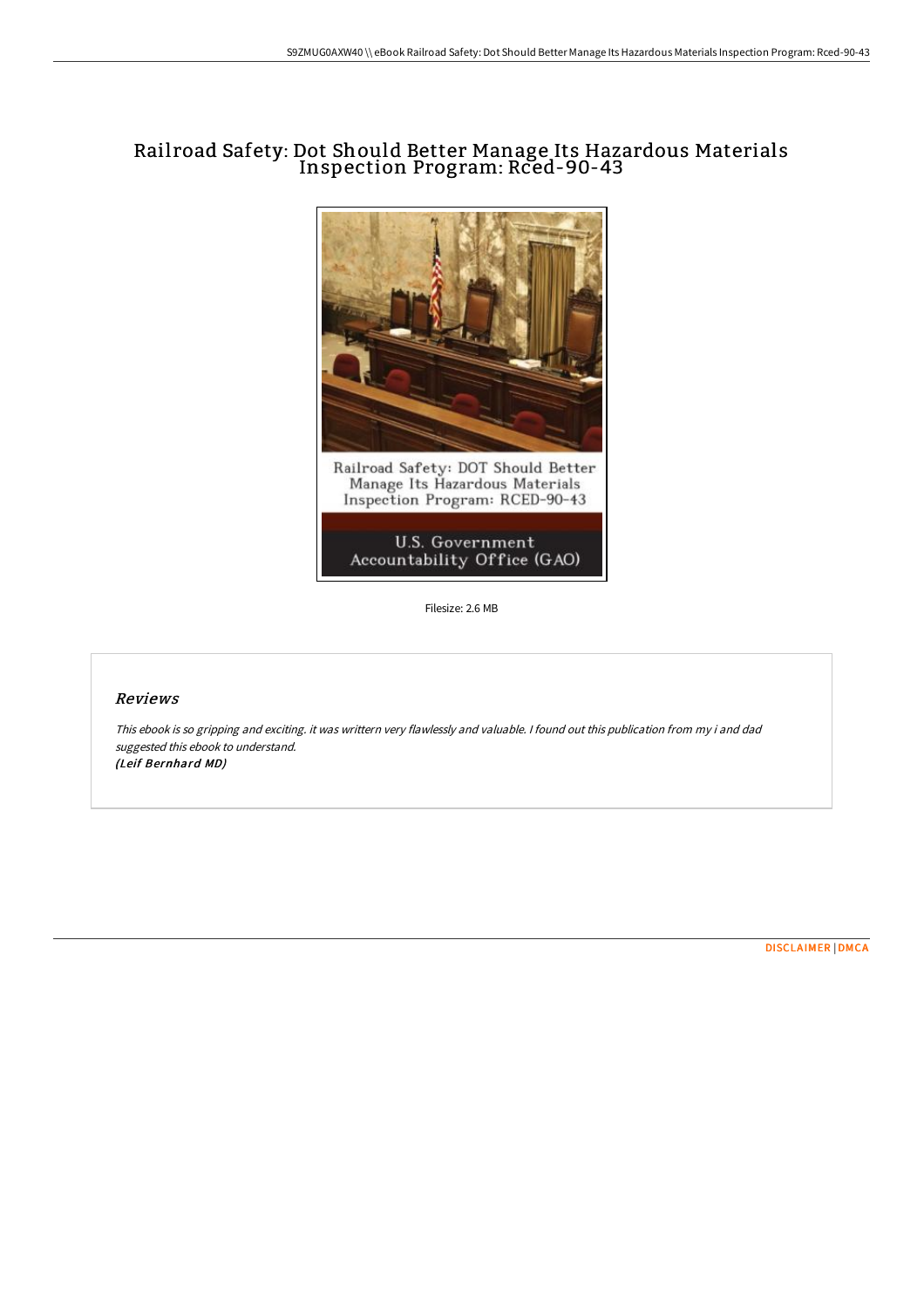## RAILROAD SAFETY: DOT SHOULD BETTER MANAGE ITS HAZARDOUS MATERIALS INSPECTION PROGRAM: RCED-90-43



To save Railroad Safety: Dot Should Better Manage Its Hazardous Materials Inspection Program: Rced-90-43 PDF, you should click the link listed below and save the file or gain access to other information that are in conjuction with RAILROAD SAFETY: DOT SHOULD BETTER MANAGE ITS HAZARDOUS MATERIALS INSPECTION PROGRAM: RCED-90-43 ebook.

BiblioGov. Paperback. Book Condition: New. This item is printed on demand. Paperback. 46 pages. Dimensions: 9.7in. x 7.4in. x 0.1in.Pursuant to a congressional request, GAO evaluated the: (1) effectiveness of the Federal Railroad Administrations (FRA) hazardous materials inspection program; and (2) extent to which the Department of Transportations (DOT) Research and Special Programs Administration (RSPA) improved its Hazardous Materials Information System (HMIS) and established a program to register hazardous materials shippers. GAO found that: (1) FRA inspectors hazardous materials enforcement manual included outdated and contradictory inspection goals and guidance, did not describe ways for inspectors to identify and target high-risk shippers, and did not clearly delineate when inspectors should cite shippers and railroads for noncompliance or inspectors authority to issue violations at shippers facilities; (2) FRA did not use information available from its sources or HMIS to target inspection resources at high-risk shippers and railroad facilities; (3) FRA inspectors generally focused on inspecting individual cars carrying hazardous materials, rather than reviewing the adequacy of shippers or railroads safety procedures; (4) FRA lacked adequate staffing to accomplish its objective of ensuring that shippers and railroads complied with RSPA regulations; (5) FRA cited budget restrictions as the primary reason for not actively seeking to fill six position vacancies or adding more positions; (6) FRA has not sought statutory authority to certify state inspectors to participate in its hazardous materials inspection program, although some states have adopted federal standards and shown an interest in assisting FRA; (7) HMIS did not include data about 23 of 96 railroad hazardous materials releases GAO reviewed; and (8) RSPA did not require shippers to submit reports of hazardous materials releases, require post-investigation report updates, share accident and enforcement data with other agencies, or require major hazardous materials shippers to register. This item ships from La Vergne,TN. Paperback.

Read Railroad Safety: Dot Should Better Manage Its Hazardous Materials Inspection Program: [Rced-90-43](http://techno-pub.tech/railroad-safety-dot-should-better-manage-its-haz.html) Online 副 Download PDF Railroad Safety: Dot Should Better Manage Its [Hazardous](http://techno-pub.tech/railroad-safety-dot-should-better-manage-its-haz.html) Materials Inspection Program: Rced-90-43